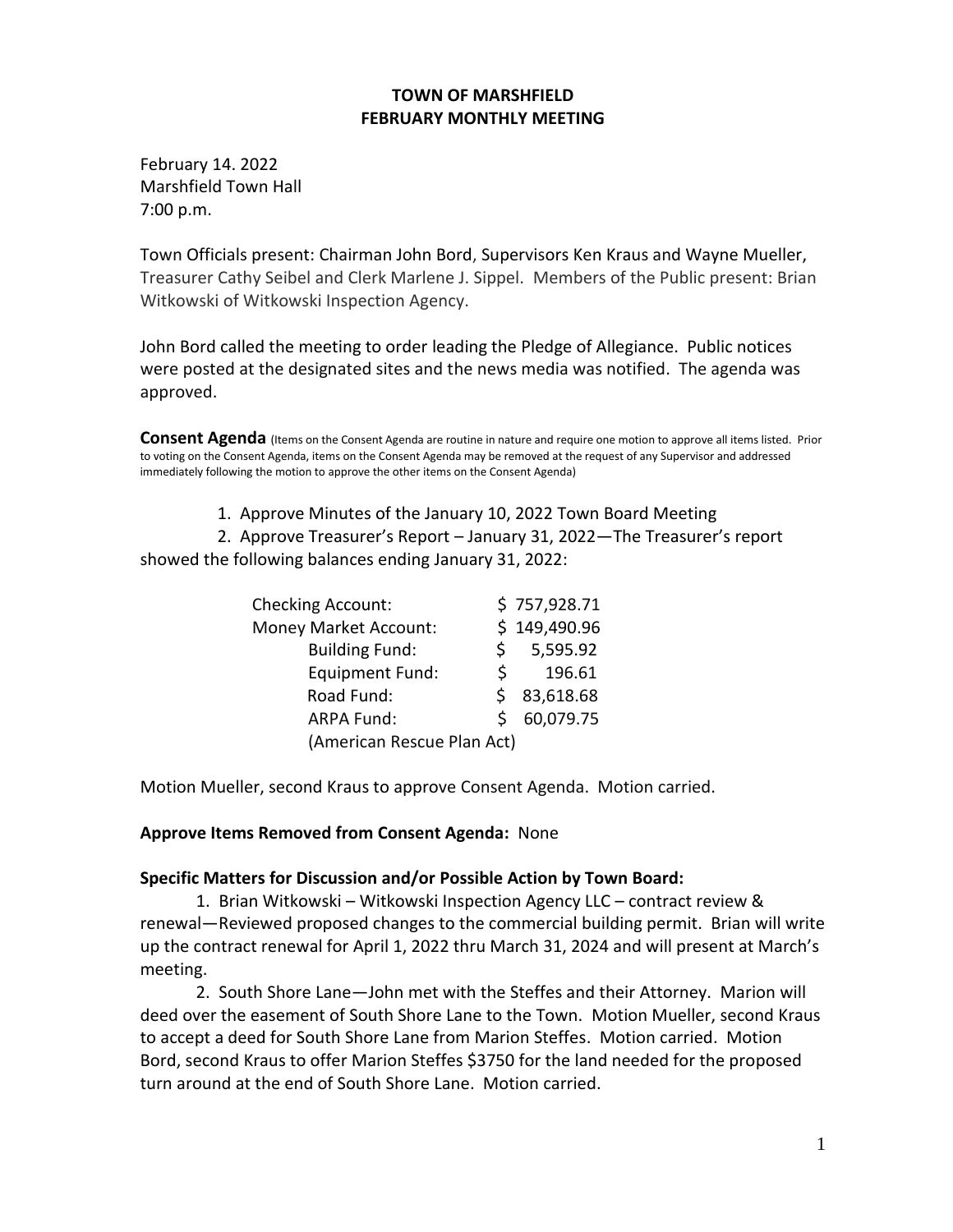3. Nine Arch Bridge—On February 17th, Dan Dreifuerst, John Vogel and John Bord will meet at the Malone Area Heritage Museum to review what information the museum has on the Bridge. At the end of March, John Vogel needs to submit a draft to the Wisconsin Historical Soceity.

4. Internet Domain, Phone System and Interface upgrade—Clay Schultz will assist the Town with setting up a .gov domain as recommended by the WEC. The new phone and internet service has been set up and is now running.

5. Revaluation—Notices will be mailed out to property owners letting them know that Bowmar will be performing the revaluation and that the appraisers will be out there. Field work will being in late March or April. Valuations and office work should be finished by July but will wait until the DOR releases their equalized values on August  $1<sup>st</sup>$  to finalize everything. Notices will go out after that.

6. Street lighting in St. Joe—The light at W684 County Rd, St. Cloud has been removed by WE Energies.

7. Rescheduling of WTA District meeting—John, Ken and Marlene will attend the meeting at Ripon on April  $1<sup>st</sup>$ . Cathy will do the virtual board of review certification on March 28. Wayne will sign up for the meeting at Manitowoc on April 2<sup>nd</sup>.

8. Replacement of road name signs and fire number signs—Motion Mueller, second Kraus to accept the quote from Lange Enterprises, Inc. to purchase the signs. Motion carried.

9. Replacement of Ambulance—Ken gave Board Members copy of previous subsidy receipts and payroll payments and quote for new ambulance. Ken was wondering if the Town Board members had any suggestions on how and where to come up with the funds needed for a new ambulance. The Ambulance Board is hoping Jenny Wagner will be able to assist with writing a grant; however that does not cover the entire cost. The Town Board suggested meeting with all municipality representatives and plead their case – having plenty of documentation showing their costs and why additional funds are needed.

**Pay Bills:** Motion Kraus, second Mueller to approve proposed expenditures as presented. Motion carried.

**Public Comments:** None.

## **Reports of Town Officers**

1. Attorney Matt Parmentier contacted John and said that building permits could be issued for the wind turbines. John reviewed with the Board what the Town of Calumet is doing and would like to have the Town of Marshfield follow the same steps. John Bord, Don Breth, chair of Calumet, and representatives from WE Energies will be meeting one of these upcoming days to discuss matters.

2. Harter's Disposal contacted John again. Prior to June, the Town will be looking for trash/recycling services RFP.

3. Ziegelbauer's are planning to rezone a new site for the septic services. Tentative plan is to have the hearing April  $11<sup>th</sup>$ . At that time, the Plan Commission will also amend the zoning ordinance's special uses allowed.